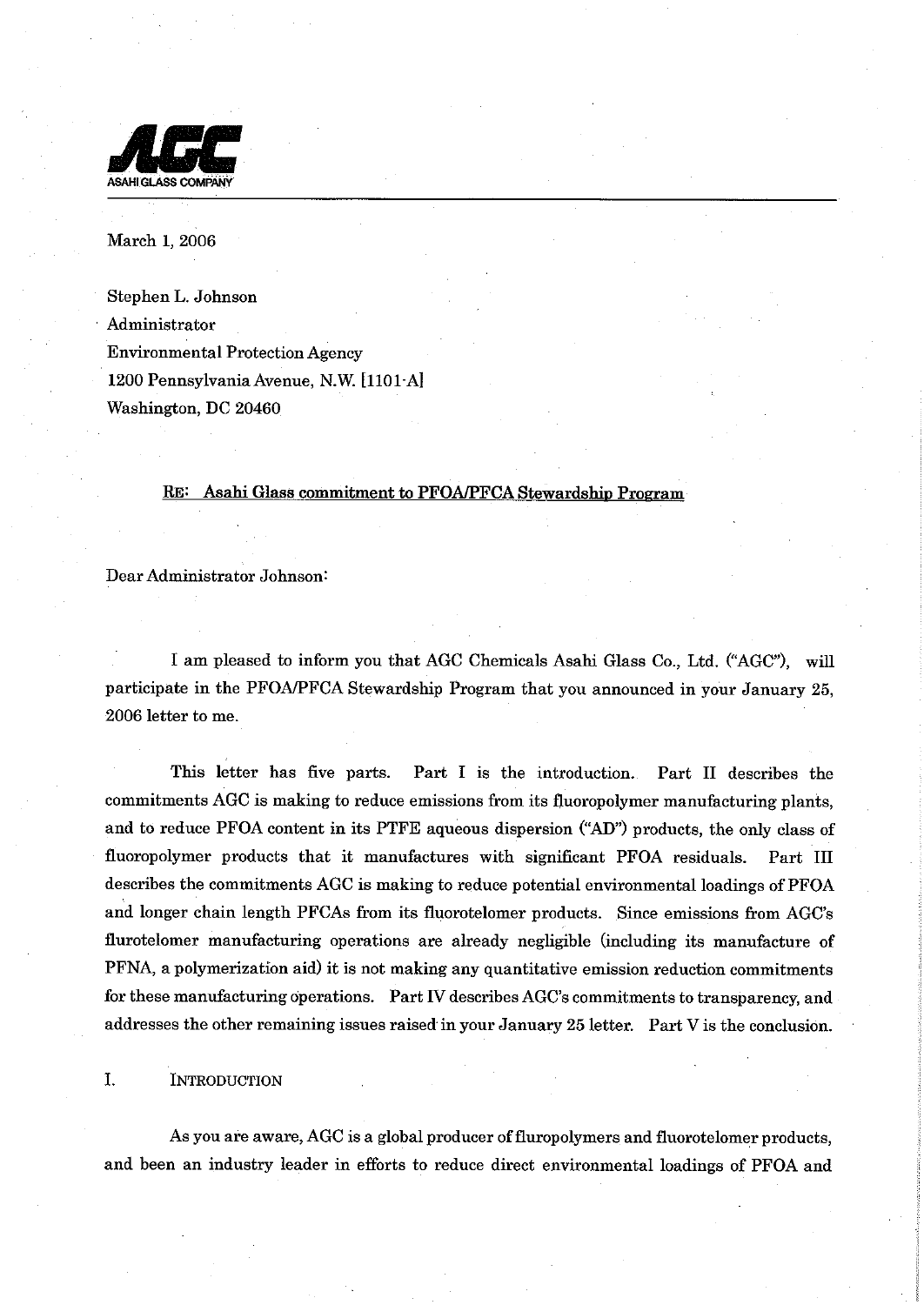## Stephen L. Johnson

Page 2

longer chain length perfluorinated carboxyclic acids ("PFCAs") and indirect loadings of these chemicals via their precursors. AGC's most recent accomplishment in this area was the early February launch of the AsahiGuard E-Series product line. A copy of AGC's announcement of this important new development is attached to this letter; in broad summary, the E-Series products are a new class of fluorotelomer products that do not include any PFOAor longer chain length PFCAs, or any eight carbon or longer chain length chemicals that could potentially degrade to PFOA or longer chain length PFCAs. As is discussed more fully below, this new product line is the centerpiece of Asahi's strategy for achieving the goals of the stewardship program for fluorotelomer products. As EPA is aware, Asahi has also been a leader in stewardship programs to reduce emissions from its fluropolymer manufacturing operations, through a global commitment to install demonstrated pollution control technologies at its plants, and to reduce PFOA residuals in its AD products. The commitments AGC is making in this letter reflect its continuing commitment to effective product stewardship programs in this important area.

11. AGC EMISSION REDUCTION AND PRODUCT CONTENT REDUCTION COMMITMENTS FOR FLUOROPOLYMERS

AGC has three Fluoropolymer manufacturing plants: Chiba, Japan, Hillhouse, United Kingdom and Bayonne, New Jersey. AGC commits to the goal of achieving a **95** % reduction in its global PFOA emissions from these plants, by 2010. The base year for this program is 2000. Baseline emissions will be the total emissions into all environmental media from all three of these plants in the base year. Progress toward the goal will be measured on a global basis, i.e., in each reporting cycle, the emissions into all environmental media from each plant will be totaled; total global emissions will be calculated; the total will then be compared with the base year total.

AGC has already committed, along with other Fluoropolymer Manufacturing Group ("FMG") members, to the goal of achieving a 90% reduction in the APFO content of its AD products, by the end of 2006. AGC reaffirms that commitment and further commits to the goal of achieving a **95%**reduction in the APFO content ofAD products by 2010.

AGC is also committing to the goal of achieving the practical elimination of APFO in both emissions and PTFE product content, by the year 2015. We caution, however, that achieving this goal is dependent on the development, demonstration and availability to AGC of new technology, as well as market acceptance of products utilizing new technology.

111. AGC COMMITMENTS FOR FLUOROTELOMERS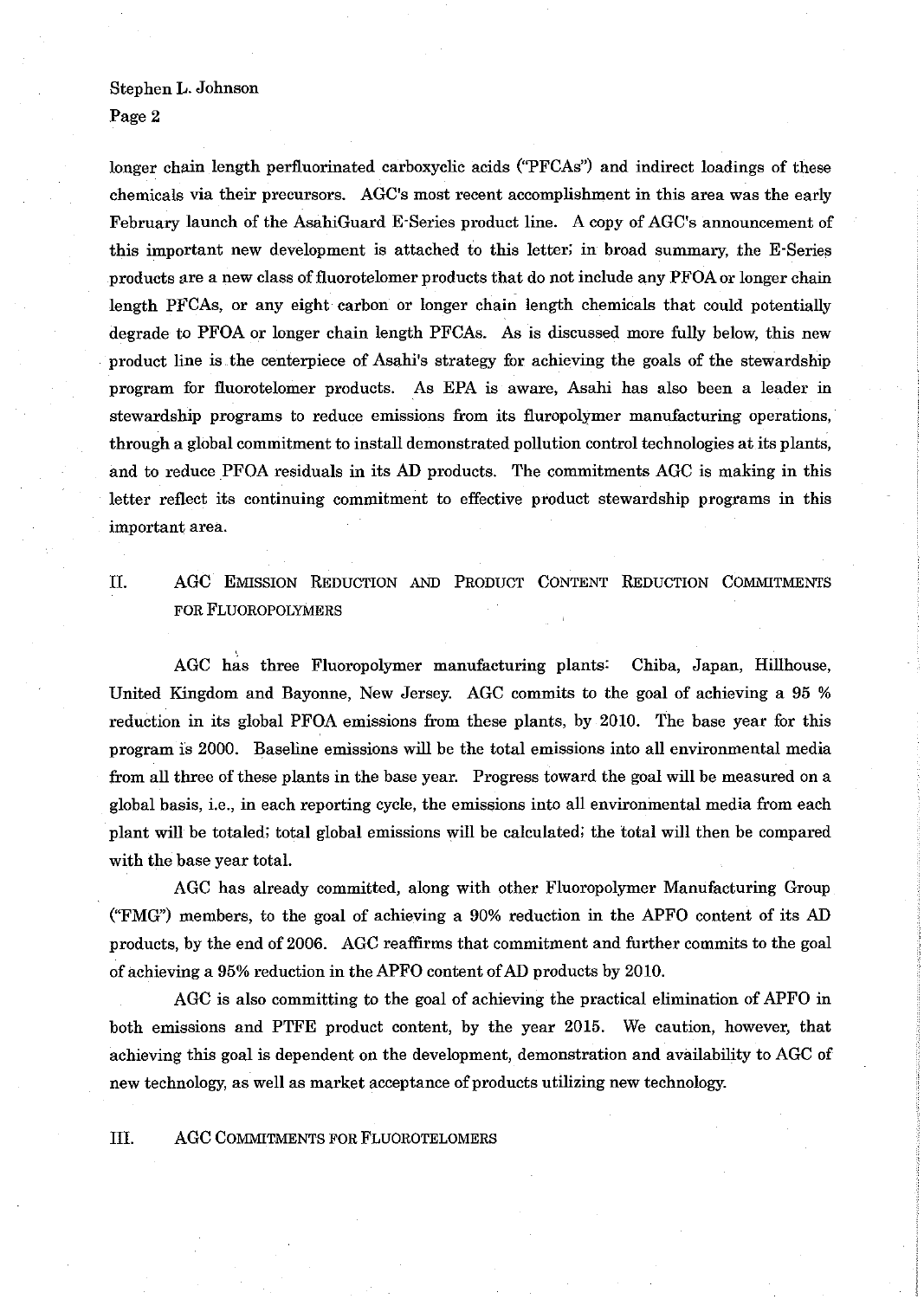### Stephen L. Johnson

Page **3** 

As noted above, the centerpiece of AGC's strategy for reducing potential environmental loadings of PFOA and higher chain length PFCAs from its flurotelomer products is its new E-series product line, which has been specifically engineered to eliminate chemicals that have the potential to degrade to PFOA and higher chain length PFCAs. AGC has made a substantial capital investment in this new product line, including building a new plant in Japan to make these products. AGC intents to offer its E-series products in the marketplace, as substitutes for current technology products. As pointed out in our December 22 letter to Suzan Hazen, the success of this substitution strategy is dependent on market acceptance of these products. Moreover, as noted in the announcement of the launch of the E-series product line, AGC's new plant currently only has a capacity equal to 25% of its production capacity for conventional fluorotelomer products. While Asahi is fully prepared to make the capital investment needed to increase its capacity to produce E-series products, it must proceed down this path in a prudent, stepwise fashion that permits it, among other things, to gauge market acceptance to the products, and to develop and obtain regulatory clearances on a world-wide basis for additional products in the line. These considerations, inevitably, have an important influence on the goals that AGC can commit to in the stewardship program.

With these considerations in mind, AGC is making the following commitments to reduce the potential contribution to PFOA and higher chain length PFCA environmental loadings from its fluorotelomer products:

- AGC will work toward practical elimination by 2015 of PFOA, higher chain length PFCAs and telomer based chemicals that may degrade to PFOA or higher chain length PFCAs (''precursors"). Its near term goal will be to achieve a 75% reduction by 2010. The base year for measuring progress toward these goals will be 2004.
- The "precursors" for this program will include residuals in fluorotelomerbased polymeric products such as C-2 alcohols, olefins, iodides and unreacted monomers, where C is 8 or any higher even number. Also included will be low molecular weight chemicals and oligomer chemicals with molecular weight of a few thousand daltons both of which compose part of fluorotelomer products.
- The fluorotelomer products that will be included in this program are not only AGC's conventional fluorotelomer-based polymeric products but also its other products that are manufactured from C8 or longer chain length starting materialslfeed stocks. These "other" products include low molecular weight and oligomer products such as surfactants, leveling agents, paper treating agents and other performance chemical products. AGC believes it is very important that these "other" products be included in the program, because of their large volume and their potential to degrade to PFOA and longer chain length PFCAs, depending on their chemistry. Since the product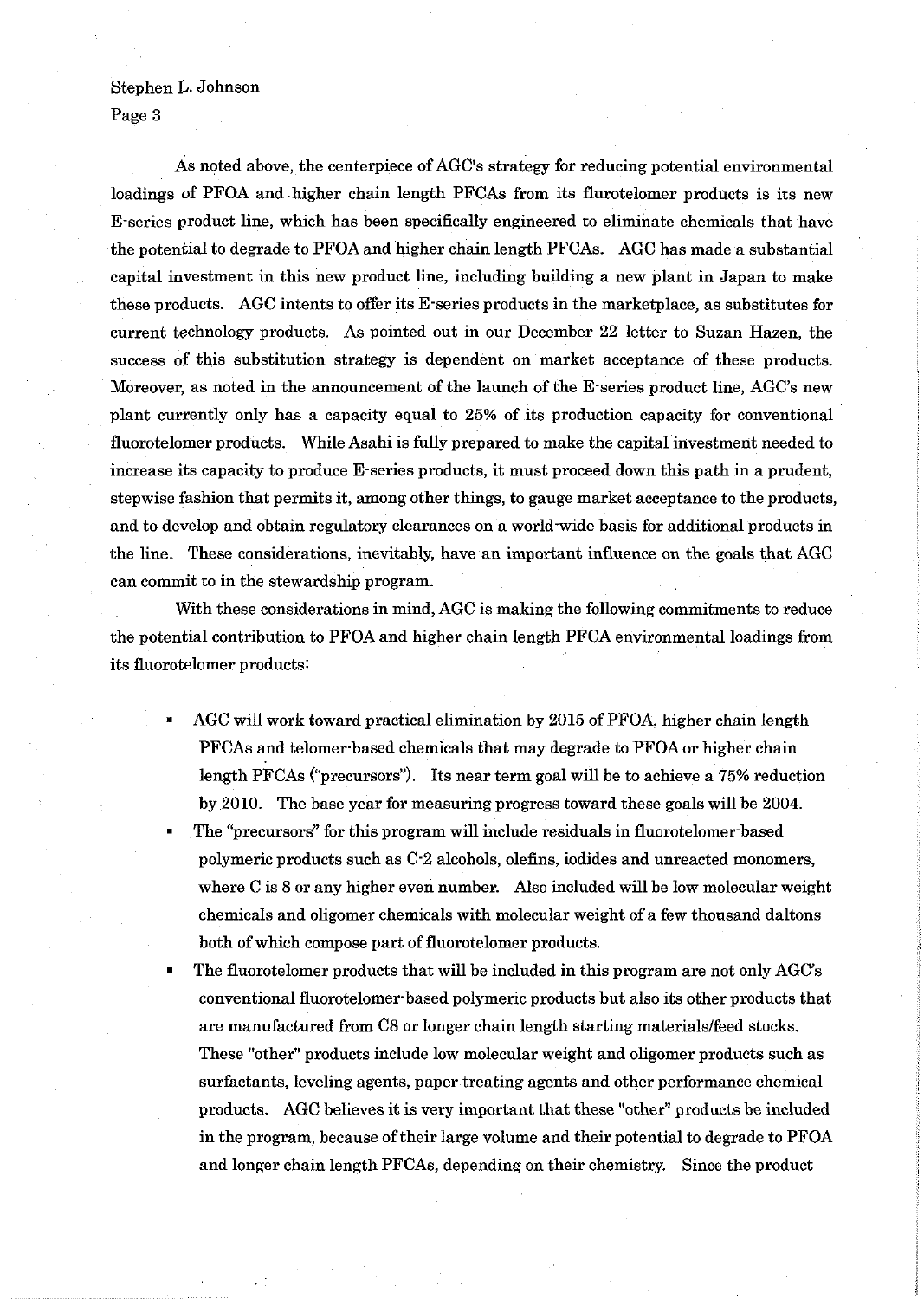### Stephen L. Johnson

Page 4

commitments EPA has requested for precursors can be interpreted only to cover residual reactants, it is arguable that these "other" products are not included in the EPA stewardship program. Accordingly, AGC urges EPA to clarify the scope of the program in this regard, and to insure that other manufacturers are committed to including these "other" products in the stewardship program, as well.

AGC will measure progress toward these goals as follows: For fluorotelomer-based polymeric products, PFOA, higher chain length PFCAs, and precursor chemicals, as defined above (e.g., residual fluorinated monomers), will be quantified. For the "other" products, all telomer-based starting materials used to manufacture the products will be counted as precursors. These will be summed to produce annual total and the total will then be compared with the base year total.

As noted above, AGC is not committing to quantitative emission reduction targets for its fluorotelomer manufacturing operations, because emissions from them already are negligible. However, AGC commits to achieving reductions in fluorotelomer manufacturing emissions, as a consequence of shifting fluorotelomer production to AGC's new E-series products, and away from the production of conventional fluorotelomer products.

IV. OTHER ISSUES

Your January 25 letter also asked participating companies to commit to making annual reports of their progress toward program goals, to submit their baseline data by October 31,2006, and to commit to work with EPA and other participating companies to develop analytical methods for measuring the target chemicals in the program by 2010. AGC makes these commitments. AGC also reaffirms its general commitment to support continued research to better understand sources, pathways of exposure and potential risks.

IV. CONCLUSION

In conclusion, I want to emphasize how pleased AGC is to be a participant in this program. However, I also want to sound an important note of caution: The regulatory concerns about PFOA and higher chain length PFCAs are global in scope, as you are well aware. Moreover, the commitments that AGC is making involve huge potential expenditures, and this is true for the other companies participating in the stewardship program as well. Accordingly, if the participating companies are to remain competitive on a world wide basis, it is critical that the playing field be leveled by insuring the participation of all companies that participate in these markets throughout the world. Importantly, at this point in time, this includes companies in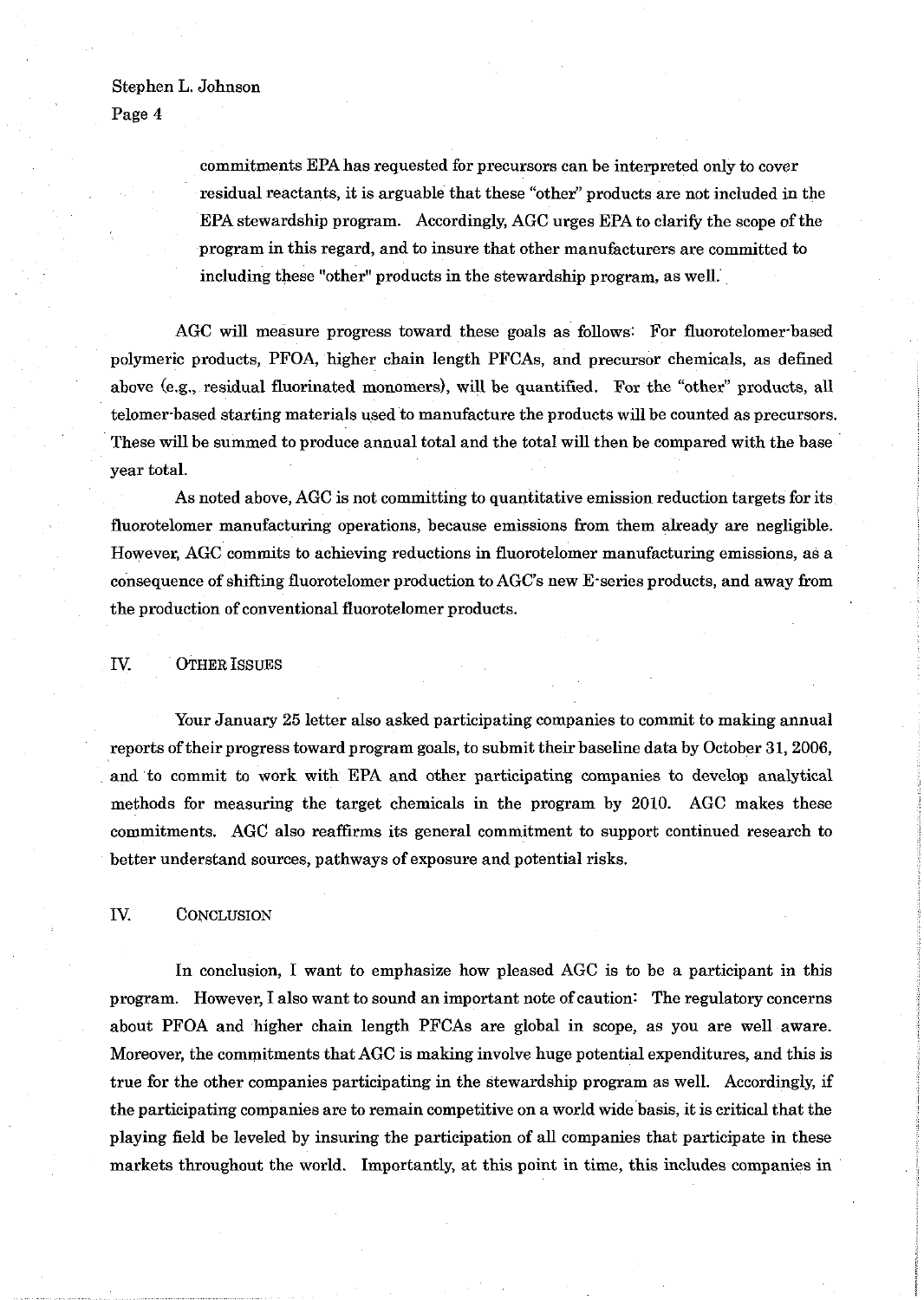Stephen L. Johnson Page 5

China and Russia. We urge EPA to conduct an appropriate outreach program to obtain the participation of all manufacturers of fluoropolymer and fluorotelomer products, wherever they are located, and to ask for the assistance of sister regulatory agencies around the world in achieving this objective. Since the PFOAPFCA issues are truly global issues, broad participation is essential, not just to insure a level playing field in the market place, but also to insure that the overall goal of reducing environmental loadings of these chemicals is achieved.

Please contact me if you have any questions.

Sincerely yours

ains

Michiyoshi Kaino Senior Executive Officer President Chemicals Company Asahi Glass Co., Ltd.

Attachment

cc: Charles M. Auer, Director, OPPT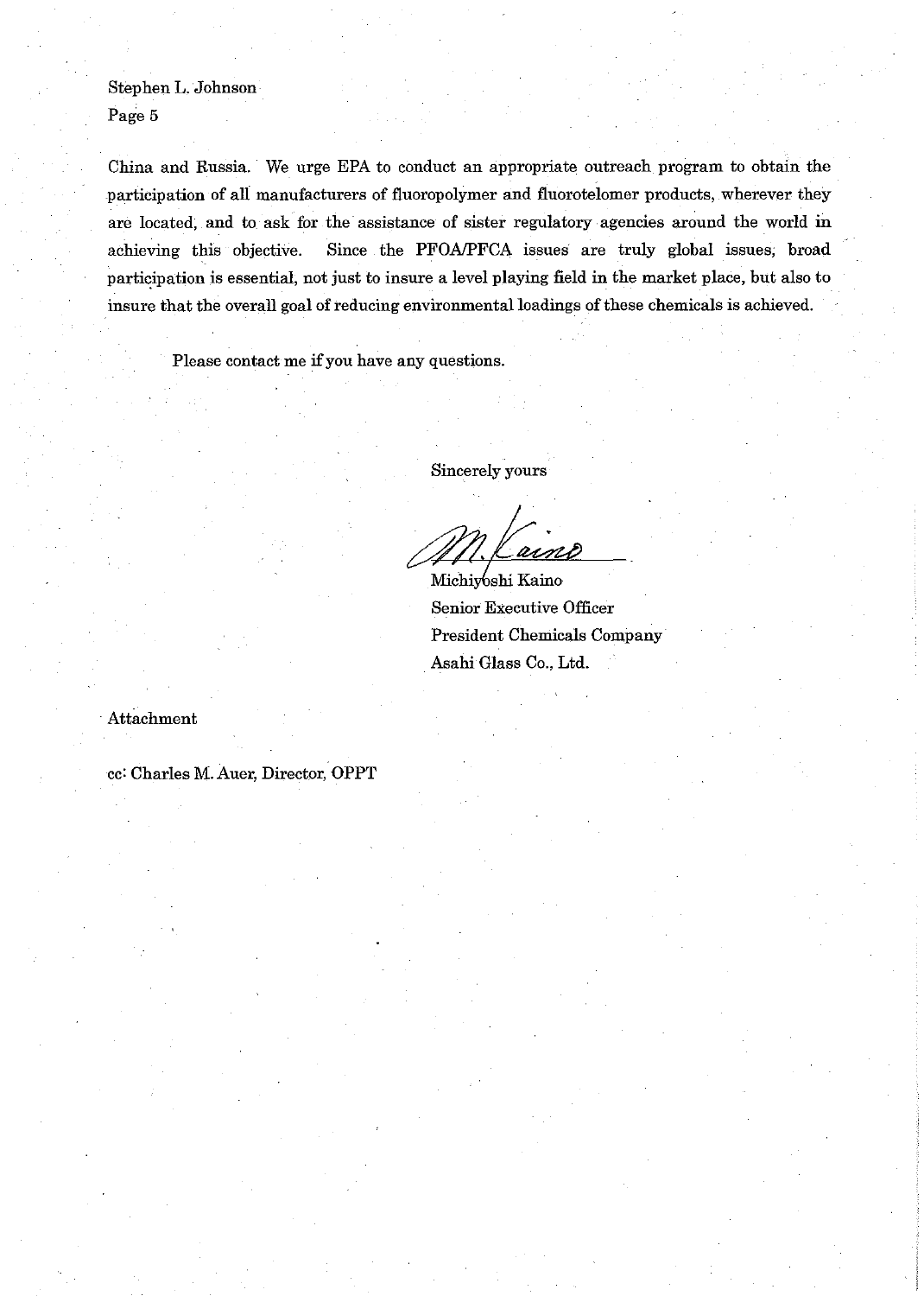# **New Asahi Glass "AsahiGuard E-SERIES" Fluorinated Water and Oil Repellent Will Be Free of PFOA, PFOA Precursors and Related Substances**

*[New products include no PFOA or related chemicals currently under regulatory scrutiny]* 

TOKYO – February 9, 2006 – Asahi Glass Co., Ltd., headquartered in Tokyo, today announced the introduction of AsahiGuard E-SERIES, a new line of telomer chemicals that serve as fluorinated water and oil repellents for textile and paper. These new products are free of perfluorooctanoic acid (PFOA), PFOA precursors and related substances.

Recently, the United States Environmental Protection Agency has asked companies manufacturing telomer chemicals and fluoropolymers to participate in a global stewardship program. Participating companies would commit to reduce and work toward ultimately eliminating facility emissions and product content of PFOA, PFOA precursors and related higher homolog chemicals. These chemicals are now also drawing increasing attention in Japan and other countries. AsahiGuard E-Series products do not include any of these chemicals.

AsahiGuard E-Series products have already been certified in Japan under its Chemical Substances Control Law, and they have been cleared for commercial distribution and use under the U.S. Toxic Substances Control Act (TSCA), with the company to complete additional required testing. The company is also in the process of obtaining appropriate regulatory clearances for the introduction of AsahiGuard E-Series products in Europe, Canada and other countries. Regulatory clearances are also being sought to enable use in applications that come into contact with food products.

AsahiGuard E-SERIES is the latest incarnation of AsahiGuard, the groundbreaking fluorinated water and oil repellent first launched in 1971. AsahiGuard products are now

 $\sim$  1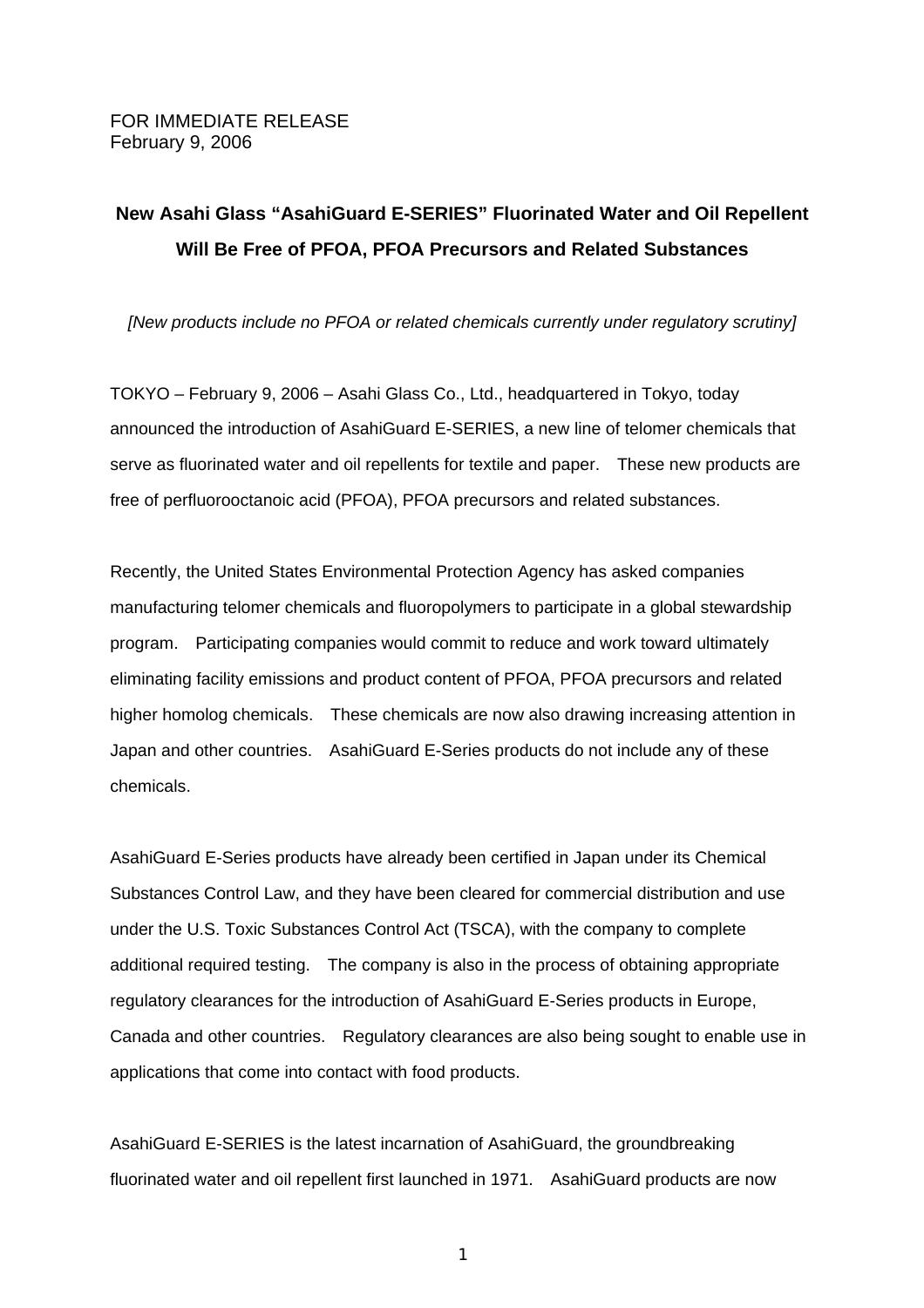used in a wide range of fields to treat materials such as paper, non-woven fabrics, leather, textile and many others. Their superior water and oil repellency and durability, compared to paraffin and silicone-based water and oil repellents, have ensured their popularity and marketability.

To produce AsahiGuard E-SERIES products, Asahi Glass has commenced operations of a dedicated large-scale manufacturing facility at the company's Chiba plant in Japan. Additionally, Asahi Glass has launched marketing activities in Japan, the U.S. and Europe. The capacity provided by this dedicated facility represents approximately 25 percent of the current AsahiGuard manufacturing capacity.

Asahi Glass positions fluorine and specialty chemicals as a growing business and will continue to provide customers with high-quality solutions through high-performance fluorochemical products that meet the ever-diversifying needs of customers.

### **About Asahi Glass**

Asahi Glass was established in 1907 and was Japan's first commercial manufacturer of flat glass. Since then, the company has expanded its operations to include chemicals, as well as glass for construction materials, automobiles and display glass for LCDs, PDPs and other applications. Capitalizing on its glass and fluorochemical technologies, the company also diversified into the electronics field.

For further information, please contact: Keisuke MIIDA Corporate Communications & Investor Relations Division, Asahi Glass Co., Ltd. Email: info-pr@agc.co.jp